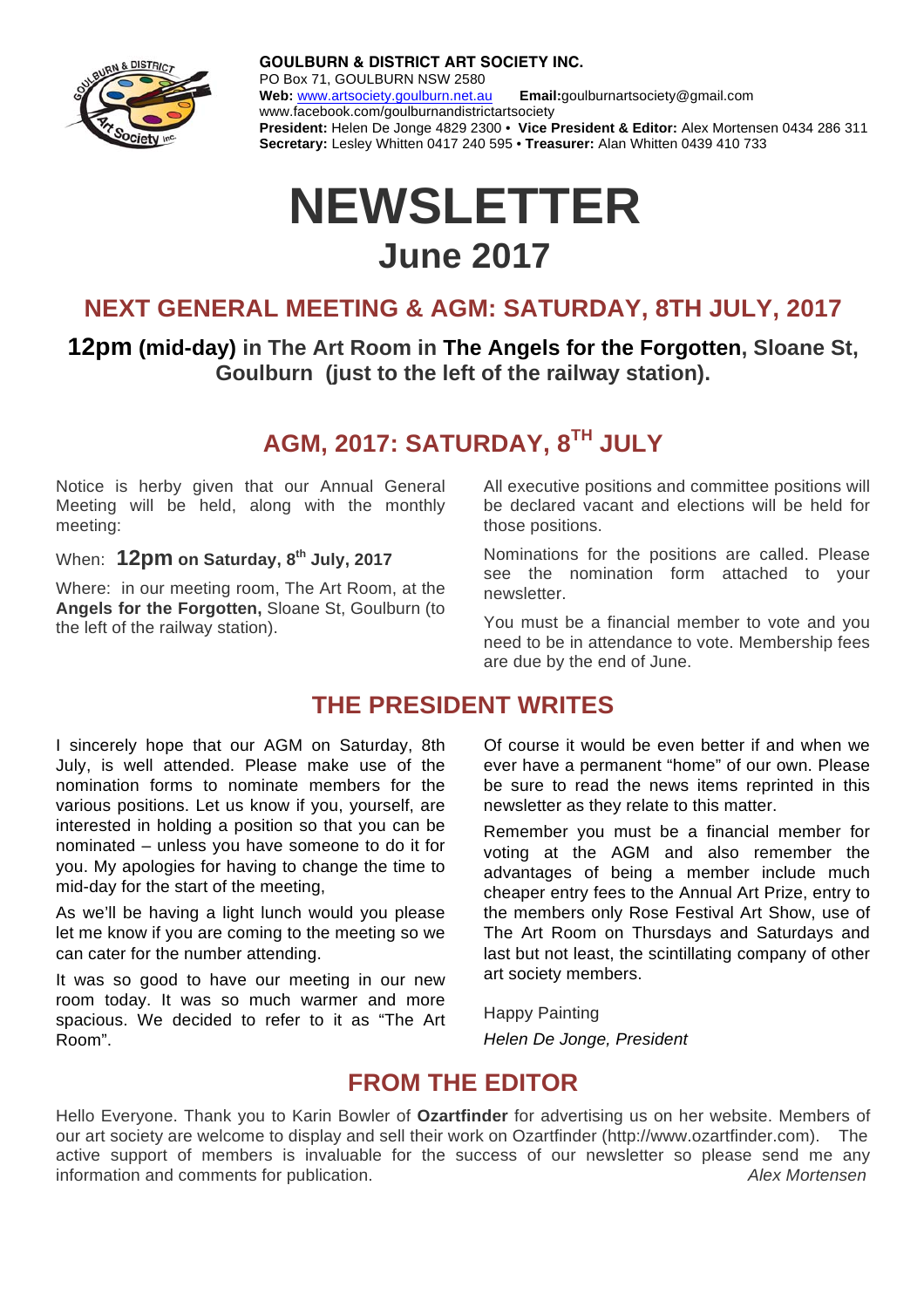### **FROM THE JUNE MEETING**

"The Art Room" is the name by which we'll call our room at The Angels for the Forgotten. Signage has been designed and will be printed for placing on the walls and windows of the building. Business cards have been designed by Ekaterina Mortensen and 500 of the one selected by the meeting are to be produced for members to hand out. A suitable type of light has been found for our exhibition stands and these will be bought from Kmart. The passing of artist and friend, Bob Millis, was brought to the attention of the meeting and expressions of sympathy were made.

## **VALE BOB MILLIS, ARTIST**

Members at our meeting were shocked and sad to hear of the death of Bob Millis. Bob has been a friend of many of us for quite a number of years. He was a highly respected and wellliked member of the Goulburn art community and the community as a whole.

Bob was always generous in sharing his knowledge and skills with other artists. His love of Central Australia and numerous art expeditions there inspired his many wonderful abstract and semi-abstract works which in turn have been an inspiration for artists.

After establishing an art supply business in their Goulburn home in 1996, Bob and Sonja opened their art shop, Arthead, in Auburn Street and then eventually moved to Moss Vale where they opened another Arthead store. Over the years Bob and Sonja have given generous support to the Goulburn & District Art Society and to the art community in general.

We offer our sincere condolences to Sonja who we know will sorely miss her loving partner in life. Bob will be fondly remembered by us here in Goulburn for many a long year.

Bob passed away on Friday, 26<sup>th</sup> May, 2017.



### **WORKSHOPS**

To reserve your place and to find out more details for any workshop, phone Helen De Jonge 4829 2300. All of the following workshops will be held in The Art room at Angels for the Forgotten.

**JUNE**, 24<sup>rd</sup>. Marion Schumacher, (GDAS member): Acrylics for beginners, intermediate and advanced levels. Fee: to be advised. Marion has run many a great workshop for us. PLEASE NOTE the new date.

**AUGUST** 26th**,Helen De Jonge,** (GDAS member): **Pen & Wash** for beginners and intermediate levels. Fee: Members \$10; non-members \$30. Helen has much to offer to participants and has run a number of very popular workshops.

**SEPTEMBER,**16th**. Nell Anderson: Watercolour** farmyard animals. Nell is a well-known Canberra watercolour artist having done a number of workshops with us.

**OCTOBER** 21<sup>st</sup>, 22<sup>nd</sup> Helen Cottle, (Guest artist): Watercolour. Helen is a very well known Victorian artist and will be very welcome here for a two-day workshop. Details will be provided once we have them.

## **AROUND THE TRAPS**

Alan and Lesley were looking very relaxed after their holiday in Bali. But don't worry; they'll soon be properly stressed with art society business. Marion is recovering and looking well. Katya has had surgery and will be facing up to another operation before radiotherapy treatment - we are very optimistic about it.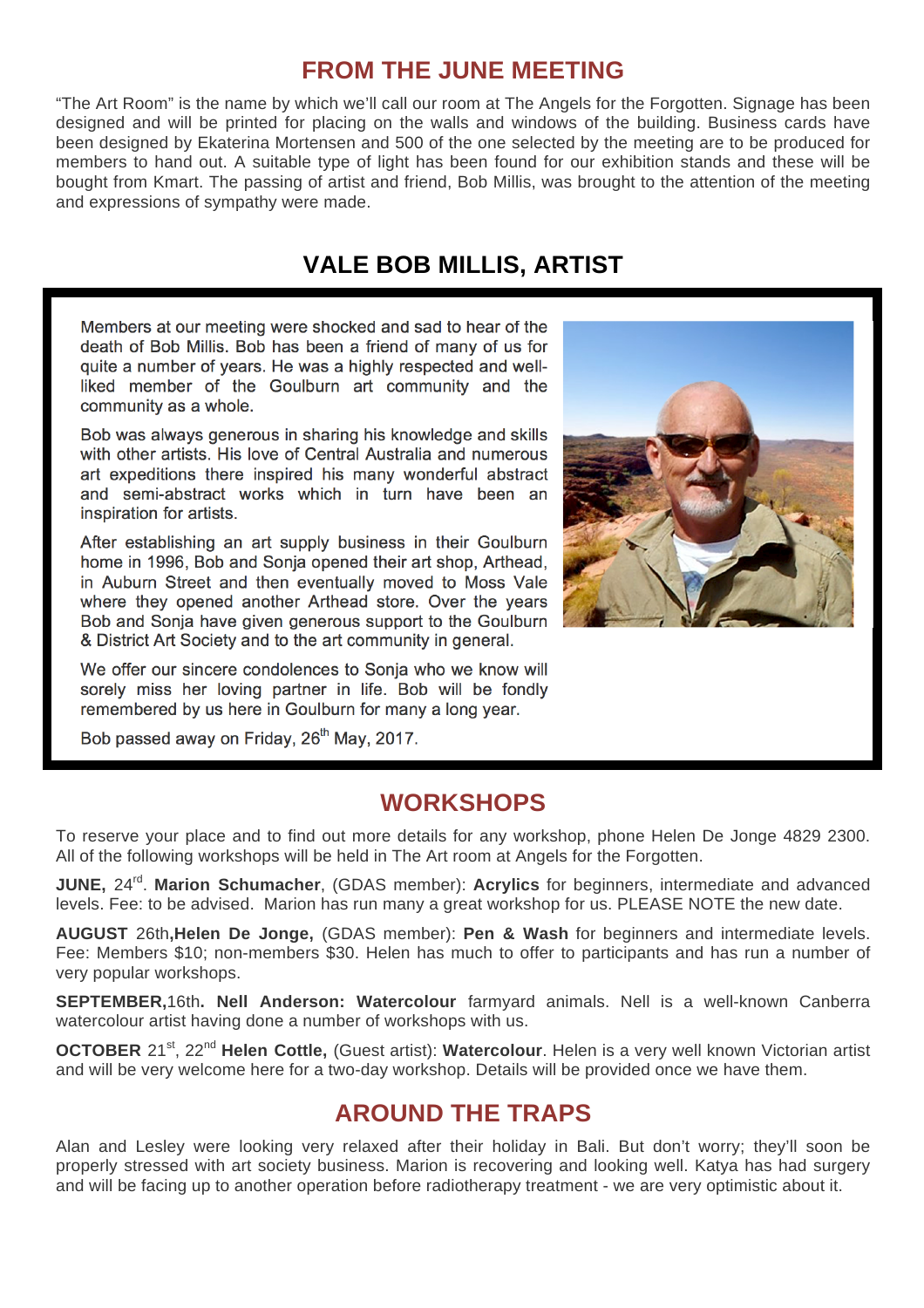#### **IN THE NEWS**

Since our last meeting the following articles have been in the Goulburn Post. As well, ABC Canberra Radio interviewed our President Helen on the live talk show, *Drive*, on 666. Helen ably represented our art society talking about our need for a permanent and suitable home in a good location. After the interview the presenter, Adam Shirley, recalled a recent visit of the ABC to Albury where they saw well-displayed local art in a very suitable location and noted that this doesn't appear to be happening in Goulburn.

## **CRANSTON CALLS FOR VISUAL ARTS SPACE** (15th May, 2017)

Louise Thrower

Goulburn needs a permanent venue, besides the art gallery where artists can showcase their work, argues former resident Barry Cranston

Mr Cranston, a former Goulburn City councillor, is president of the Queanbeyan Art Society. He has lived in Queanbeyan for over a decade but still takes a keen interest in Goulburn.

In recent time he's been painting landmark local heritage items, like Lansdowne Bridge, the courthouse and Post Office. It's giving him time to contemplate the possibilities.

While the city is propelling towards a performing arts venue, Mr Cranston says civic leaders must also consider visual artists either in that space or another.

"If it can't be at the old Town Hall proposed for performing arts), I'd look at other buildings," he said.

"Visual arts needs a permanent residence that can be curated. The Art Gallery is great but what about those artists who want to show their work on a consistent basis?

"There is definitely a need for it but it has to be in a place that people can get to."

Mr Cranston believed the performance centre could be used to showcase local works, and photos of the city's historic buildings, some of which had been demolished. He recalled the "magnificent" Odeon Theatre and the Grand Hotel in Auburn Street.

"I've been looking at old photos of Goulburn recently, some of which I've never seen before. The amount of heritage just amazes me," Mr Cranston said.

"We still have great buildings like The Towers and Bishopthorpe, which are not seen and recognised."

He'd prefer to see the old Town Hall used as an art gallery, with rotating exhibitions, and for the council to look at another space for the performing arts centre. Mr Cranston suggested The Old Goulburn Brewery could be acquired.

If people thought this was outside the realms of possibility, he reminded the community that as



secretary manager of the Goulburn and District Racing Club, he helped secure a \$10 million grant for a new racetrack. Funds were available if people chased them, he maintained.

In Queanbeyan Mr Cranston has done just that to improve the existing facility in a heritage house by the riverbank. Still, he says it's too small. His selfdescribed 'pie in the sky' idea is to build a gallery on top of the current Riverside cafe pylons to house national and regional art exhibitions, as well as the Society's monthly exhibitions. Every month, the Society has rotating displays but local artworks are also displayed in a room at the Q **Theatre** 

Mr Cranston said his idea for Goulburn was not about displaying his own paintings.

"There would be so much other work out there," he said.

"It would be a talking point for heritage, for which Goulburn is so well known. I think Goulburn's arts community should be more connected."

But Gallery on Track president Carol Divall said while there wasn't a huge amount of space, the city was well served. Gallery on Track hosts artist of the month exhibitions and sells artworks in its restored Blackshaw Road railway barracks premises. Mrs Divall pointed out that Roses Cafe in Goulburn and Yass also displayed and sold local art and in town, 98 Chairs did the same.

"The Goulburn Regional Art Gallery fulfills a certain purpose and we fill another. Yes, it would be good to have a bigger venue, but who is going to run it?," she said.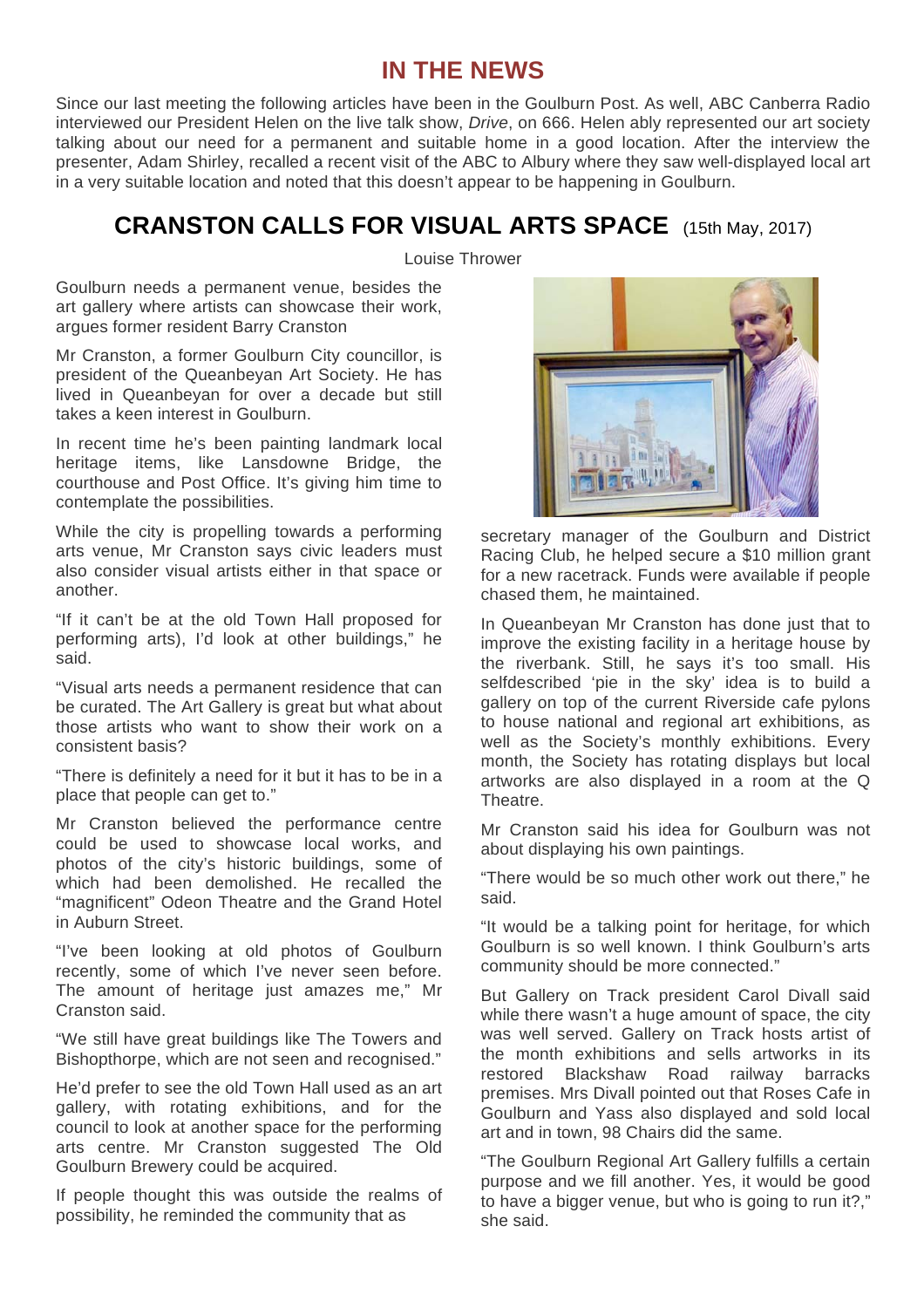## **GOULBURN AND DISTRICT ART SOCIETY BACKS PERMANENT EXHIBITION SPACE** (21<sup>st</sup> May, 2017)

A local arts society has supported calls to establish a permanent gallery for Goulburn's artists.

Former local man, artist and Goulburn City councillor Barry Cranston recently argued that they needed an outlet, besides the Regional Gallery, to showcase a wider variety of work.

Goulburn and District Art Society president Helen De Jonge regrets that one doesn't already exist.

"There has been an art society under different names in Goulburn for most of the past 113 years," she said.

"It has had numerous exhibitions during that time and has had some prominent artists as members, including Peter Constant and Alex Hall. "Barry Cranston came to be an artist due to the Goulburn and District Art Society."

Ms De Jonge said the group had existed in its present form since the 1950s. "With such a long history of art in Goulburn it is sad that (we) don't have a place we can call home," she told *The Post.* 

Ms De Jonge said this would not only provide a meeting place but a studio and outlet for rotating exhibitions. Further, it had to be in a central location to attract passersby.

"Of course the Art Society cannot afford to rent such a place, let alone buy one and would need public funding to enable it to do so," she said.

The Society's annual exhibition, incorporating an art prize, attracts more than 200 entries from Goulburn, the Southern Highlands, Sydney, the ACT. Central and South coasts. The group is grateful for the space at the Workers Club and to the council and businesses for support.

It also holds the annual Rose Festival Art Exhibition at the Belmore Room.

Over the past few years the Society has shared a space with the Men's Shed. But last week it moved into a "larger and better" location at the Railway Cafe building in Sloane Street. Members will have use of a room to work, meet and hold workshops.

"Members of the Goulburn and District Art Society, in their travels, have often envied artists in some other towns in Australia," Ms De Jonge said.

"This happens when they see galleries set up by local government. One such gallery was purpose built for the art community in the small Western Australian town of Collie.

"Alex and Ekaterina Mortensen were absolutely amazed when they visited it and saw the facilities provided for the artists and were told it is run by the local art society. It has a large gallery plus very good studio space and office area. It is actually one of the featured tourist points in that town."

Ms De Jonge said while Gallery on Track in Blackshaw Road was most suitable for craft work, the wall space was neither large enough nor suited to the Art Society's needs.

"(Our) members live in hope that one day they will be provided with a permanent and suitable home where they can work, display and sell local art," she said.

"Such a home would be another valuable tourist attraction for Goulburn."



### **EXHIBITIONS**

#### **Marulan Art Show: (Jill will be sending some info in the weekend for this item)**

**Singleton Art Show:** Singleton Civic Centre; 22<sup>nd</sup> to 25<sup>th</sup> July. Official Opening 7.445pm 21st July. All enquiries to David 0429 775 556 or Andrew 0429 699 997 or email artprize@singletonhunterrotary.org.au

**Queanbeyan Art Society:** 10th Annual Art Show. September 23 – October 2. Open to all artists.

The **Bowral & District Art Society (BDAS)** has a number of interesting art exhibitions coming up. You can see details at http://www.bdasgallery.com/whatson

#### **SALE**

**The Art Scene**, 914 Victoria Rd, West Ryde has its annual winter sale on in June and July. You can get their catalogue on line. There are always good discounts that get bigger as you buy more.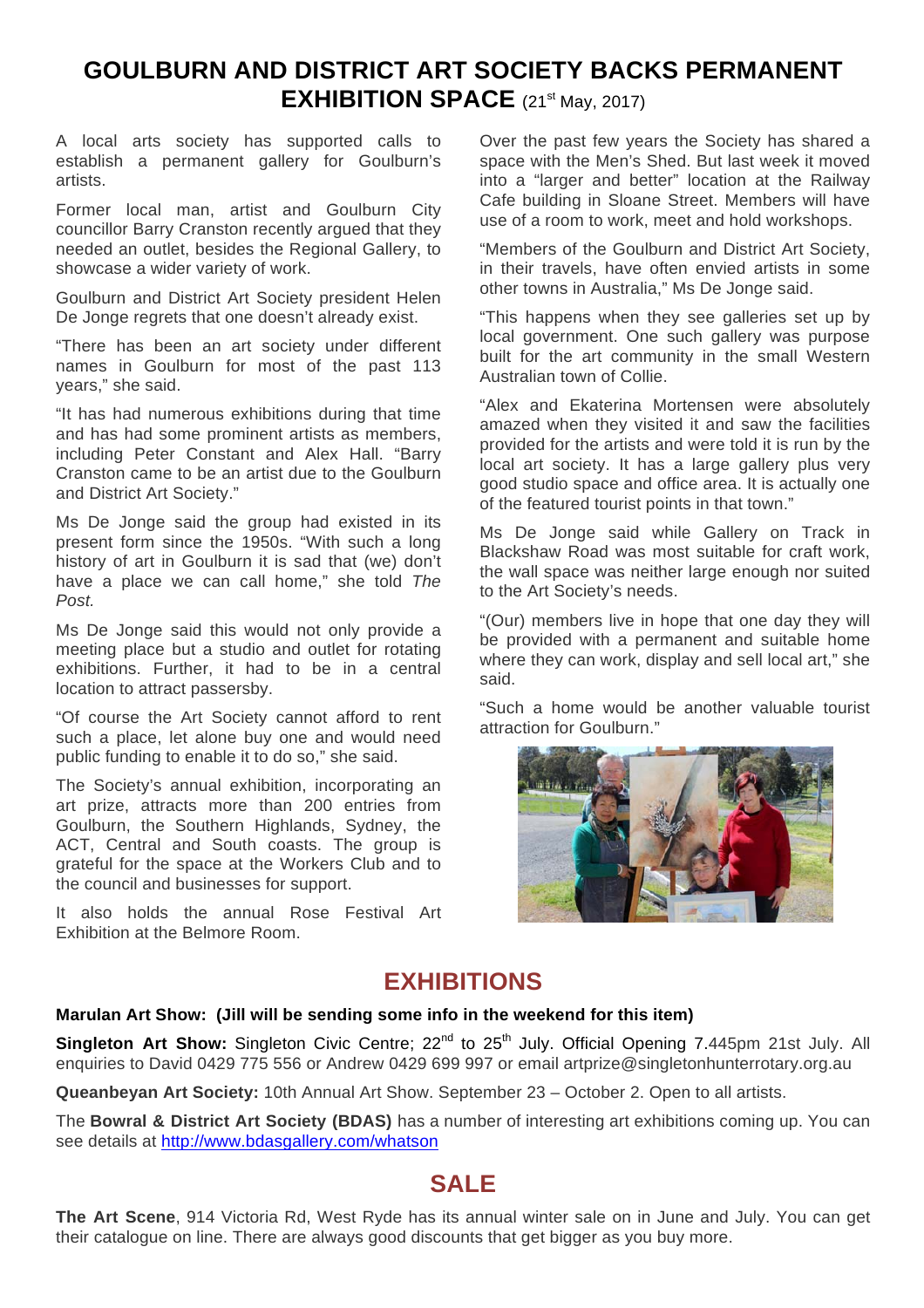## **"THE ART ROOM" AT THE ANGELS FOR THE FORGOTTEN SLOANE ST, GULBURN**

The Art Room is available for our art society members to use on Thursdays and Saturdays for art society activities. Remember that Thursday is a "painting" day. Please come along to enjoy painting, drawing and socialising with your art society friends. Visitors are welcome.

When you use the room you are required to sign in and out in the book that is in the kitchen. Please always remember to do this each time you are there.

Please keep the room and kitchen area clean and tidy. Any cups, etc used are to be washed, dried and put away.

Parking area is at the back and entry to our room is also at the back of the building.

Photos by Ekaterina Mortensen. Top: the view from Sloane St. Bottom: The entry seen from parking area at back.





## **ENTERING GDAS ANNUAL EXHIBITION A NEW RULE & A NEW SECTION**

As from the 1<sup>st</sup> January, 2017 all exhibitors must have been members of the Goulburn & District Art Society for a minimum of **3 months** to benefit from reduced entry fees in our Annual Exhibition.

The **miniature section: Please note the committee decided to follow the rules as per the Australian Society of Miniature Art.** The **size of the painting is measured by its perimeter**, i.e. the length around the sides of the painting itself. The perimeter is not to exceed 40 cms. So, for instance, a painting that is 10cms on each side is correct; one that is 12cms x 8cms is correct (12+8+12+8); one that is 15cms x 5cms is correct (15+5+15+5); but one that is 15cms x10cms is too large (15+10+15+10 = 50cms). So you calculate the size by the perimeter and NOT by area. As with the Australian Society of Miniature Art **the spirit of miniaturisation must be maintained**. In other words, don't just cut a piece out of a larger work and think it is a miniature.

The annual exhibition, **The Goulburn Workers Art Prize,** will be held at the Goulburn Workers Club on **13th, 14th and 15th October, 2017**. It's a good idea to start planning for it now and to mention it to artist friends in other towns, cities and states.



June meeting – the 1 $st$  meeting in The Art Room. 8 June 2017.

## **OUR REGULAR SPONSORS**

Goulburn Workers Club www.goulburnworkers.com.au

Telaustralia www.telaustralia.com.au 1300 783 528

Ozart Finder http://www.ozartfinder.com